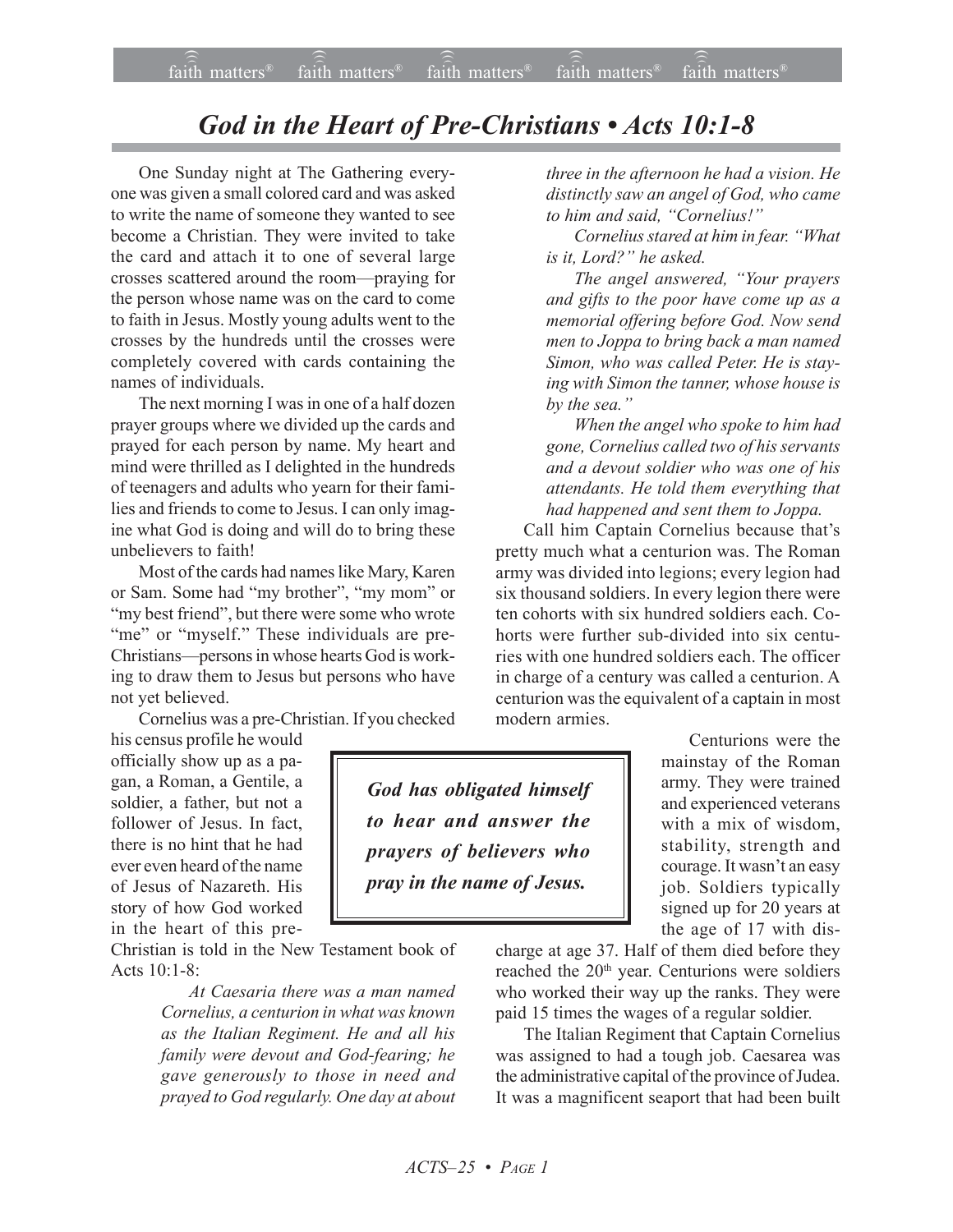by King Herod the Great and was dedicated to and named after Julius Caesar.

Palestine was a dangerous place. Rebels and terrorists often mounted rebellions against the empire or solo attacks on individual soldiers. Many of the Jews hated the Romans and especially the army and were willing to lose their lives to undermine their control of the land of Israel. You might compare it to American solders in Iraq, Afghanistan or Somalia. You never knew when things would go terribly wrong and there would be an attempt on your life.

The animosity between the pagan army and the Jewish population made the religious interests of Cornelius rather peculiar. Perhaps he was disillusioned by the polytheism and immorality of the Romans and therefore was attracted to and fascinated by the religion of the Jews. Cornelius came to reverence the God of the Bible. He prayed regularly. He generously gave money to Jewish charities.

Cornelius could be classified as one of those God-fearers. That was a technical name. A Godfearer would sneak into synagogues and pray and worship the God of the Jews but was not willing to be circumcised or become a full Jewish convert.

Not only was Cornelius inclined toward God but he also convinced his family to share his beliefs. It's interesting that he had a family because Roman officers were not allowed to marry. Many of them had mistresses that they lived with while they were stationed in a city. We don't know for sure but it is possible that he was living with a woman he was not married to and that their children were considered illegitimate by the Roman government.

All this created a risky situation for Cornelius. Jews didn't trust the Romans and the Romans didn't trust the Jews. Cornelius was right in the middle. Everyone could mistrust him. This couldn't have been good for his military career. If word reached the authorities he could have been accused of treason because Roman soldiers were required to take an oath of allegiance to the emperor as divine. That's why many Christians refused to serve in the Roman army.

But I'm especially impressed by the way Cornelius prayed. He talked to God before he was either a Jew or a Christian and God apparently **listened** 

Sometimes I hear people say God doesn't pay much attention to the prayers of pagans. If someone is a Jew, a Muslim, a Buddhist, a Hindu or some other religion and prays to God, God apparently hears those prayers, especially if they are the prayers of a genuine seeker.

A main difference between the prayers of Christians and non-Christians is that God has obligated himself to hear and answer the prayers of believers who pray in the name of Jesus. So, when Christians pray to God we are careful to make clear that we aren't coming on our own but totally on the credit and in the name of Jesus. I don't want to be ritualistic about praying but I try always to include "in Jesus' name" in all prayers I pray. Cornelius couldn't pray like that because he didn't yet know about Jesus.

I believe God was at work in the heart and mind of Cornelius for a long time, drawing him with the Holy Spirit, teaching him through the Old Testament, preparing him to believe. And Cornelius was responsive to the draw from God. God often prepares pre-Christians for faith. He uses radio and TV, friends at school, an automobile accident, a promotion, a broken relationship, a new job and sometimes totally surprising means to prepare people for faith.

I met a devout Muslim man who read about Jesus in the Qu'ran and eventually became a believer. A telemarketer called the home of a Christian who said he would listen to the sales pitch if the telemarketer would listen to the gospel; the telemarketer prayed to accept Jesus as Savior. Or, there's the hotel guest who was stuck in a room with no toilet paper. In desperation he tore out the pages of a Gideon Bible, started reading what he had torn out and that led him to faith in Jesus Christ. So, never underestimate the ingenuity of God. In 1 Timothy 2:3-4 we read, "*God our Savior . . . wants all men to be saved and to come to a knowledge of the truth."*

Cornelius was a good man*.* God was working in his heart and mind and Cornelius was responsive to the initiative of the Holy Spirit. He was a seeker in the best sense of what it means to desire God. He studied the Bible. He prayed. He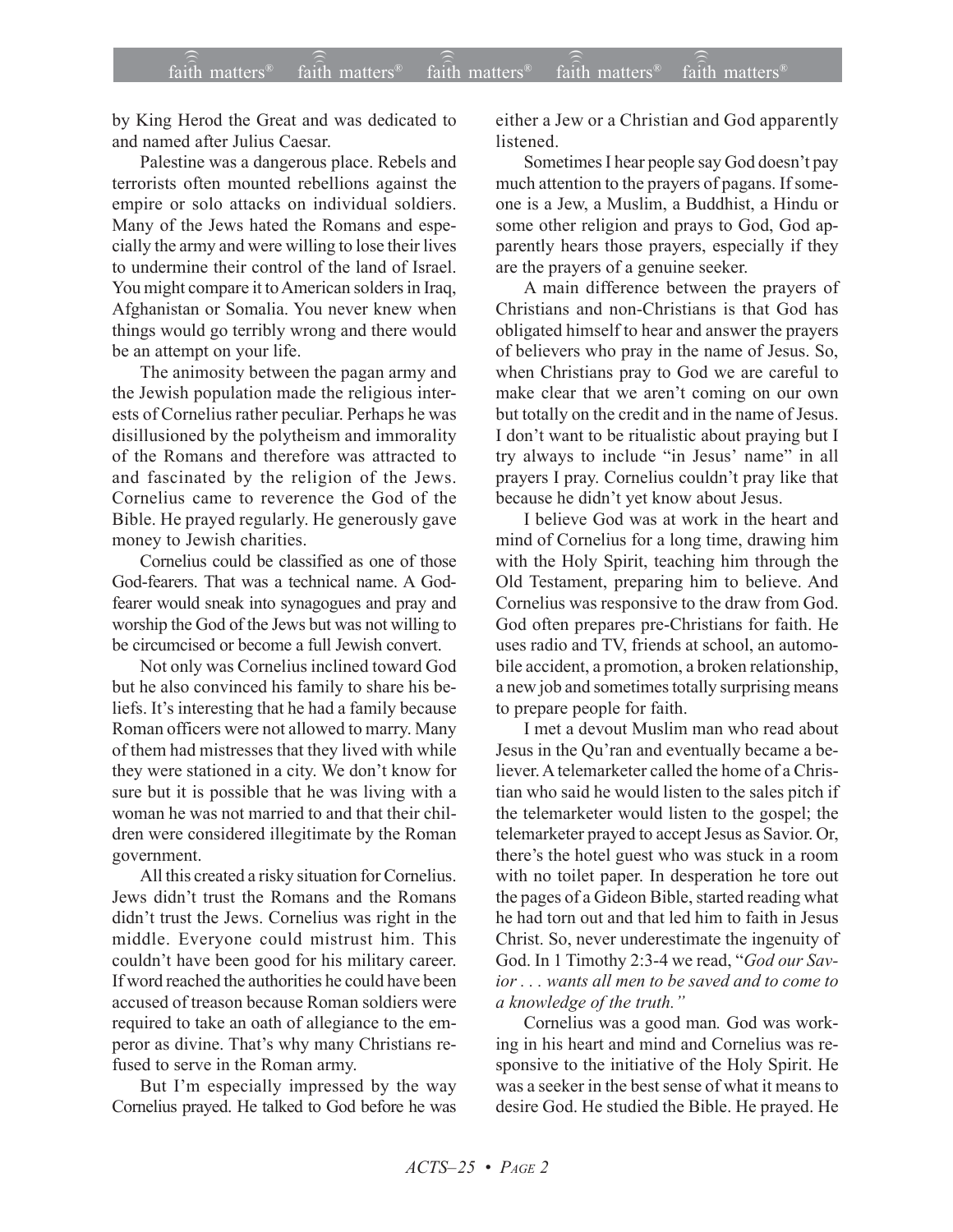## $f$ aith matters<sup>®</sup> faith matters® if  $\widehat{\widehat{\widehat{\mathfrak{a}}}}$  matters® if  $\widehat{\widehat{\widehat{\mathfrak{a}}}}$  matters® if  $\widehat{\widehat{\mathfrak{a}^{\text{th}}}$  matters® faith matters<sup>®</sup> faith matters<sup>®</sup>  $\widehat{f}$ aith matters<sup>®</sup>

generously gave money to the poor. But he was still an unbeliever. All these things still weren't enough. So, God gave Cornelius a vision.

Many dreams and visions are reported in the Bible. God still uses dreams and visions to touch peoples' lives for Jesus today. The Bible isn't totally clear on the difference between a dream and a vision. Some say a vision is always an ecstatic experience like being in a trance.

I'm not much of an authority on dreams or visions. I do dream just like everyone else but I usually can't remember what went through my head. I've even told myself while dreaming to be sure to remember this one, but I wake up and the dream slips away. All I can remember is that I didn't want to forget it.

I'm also something of a skeptic when people tell me they have visions from God because I can't tell if they really heard from God or put too much hot sauce on their burritos before going to bed. A man once told me a specific revelation he received from God that was critical of Wooddale Church. He wrote out what he claimed God said and was pretty upset with me when I didn't believe him. Five years later he wrote to me and admitted that he lied; he just made it up.

But, I do believe Cornelius' vision was from God. Let's go back to Acts 10:3-6:

*One day at about three in the afternoon* (Cornelius) *had a vision. He*

*distinctly saw an angel of God, who came to him and said, "Cornelius!"*

> *Cornelius stared at him in fear. "What is it, Lord?" he asked. The angel answered, "Your prayers and gifts to the poor have come up as a*

*memorial offering before God. Now send men to Joppa to bring back a man named Simon who is called Peter. He is staying with Simon the tanner, whose house is by the sea."*

It was a vivid vision—clear, distinct and memorable. There were sights and sounds. The angel called Cornelius by name. Cornelius called the angel "Lord" which may mean that the angel was actually Jesus himself.

The angel commended Cornelius for his prayers and generosity. That's interesting and important to note. God likes it when unbelievers prayer to him. And God acknowledges the good that unbelievers do.

At times Christians talk as if people of other religions were all bad people and everything they did was evil. Obviously, that's not how God views the prayers and good works of unbelievers. However, sincere prayer and good works were not enough*.* To eternally connect with God requires repentance from sin and faith in Jesus as Savior.

The angel told Cornelius to send for a man he had never heard of before named Simon Peter who was visiting in the town of Joppa on the Mediterranean coast about 32 miles south of Caesarea. The angel even gave Simon Peter's address in Joppa. It wasn't a street number but very specifically the house of "*Simon the tanner, whose house is by the sea."* That detail may seem minor to us but the address was loaded with significance and showed the behind-the-scenes setup by God.

Peter was an orthodox Jew and was therefore under the rules of the Old Testament in Leviticus 11 where orthodox Jews were forbid-

*Sincere prayer and good works were not enough***.** *To eternally connect with God requires repentance from sin and faith in Jesus as Savior.*

den to be around dead bodies of certain animals. And here he was staying in the home of a taxidermist! Most of his orthodox Jewish friends would have condemned this. It is a hint that Peter is broadening his thinking and is open to ei-

ther breaking some old rules or living by some new freedom.

Cornelius is told to send for Peter. As an officer in the army Cornelius was used to taking orders from superior officers and immediately did what the angel said. He told his vision to three